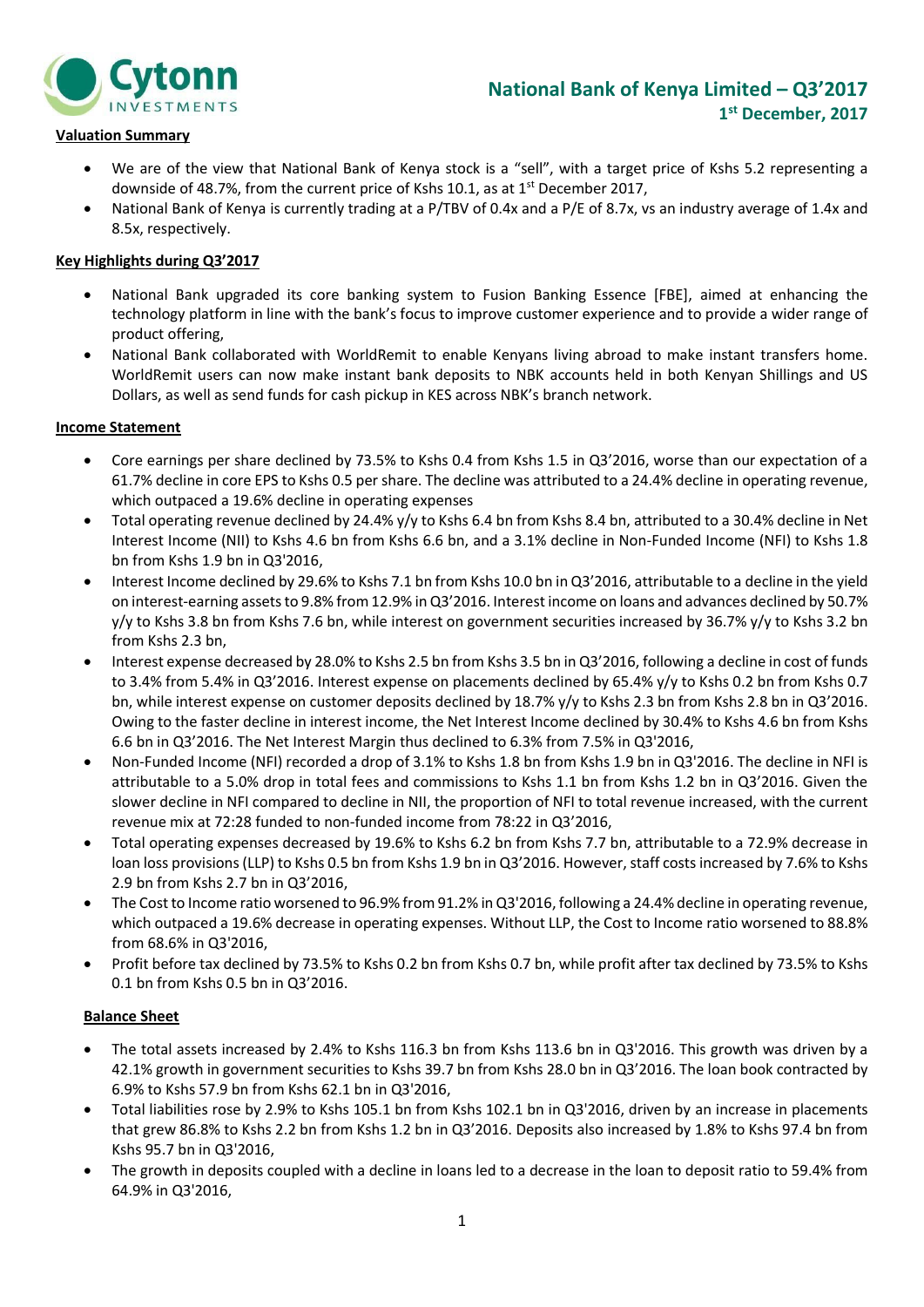

# **National Bank of Kenya Limited – Q3'2017 1 st December, 2017**

- Shareholders' funds decreased by 2.4% to Kshs 11.2 bn from Kshs 11.5 bn in Q3'2016, due to a 38.3% y/y decrease retained earnings to Kshs 2.1 bn from Kshs 3.3 bn in Q3'2016.
- Gross non-performing loans increased by 0.7% y/y to Kshs 29.6 bn from Kshs 29.3 bn. The NPL ratio also increased to 47.8% from 45.7% in Q3'2016,
- National Bank is currently under capitalized with a core capital to risk weighted assets ratio at 9.8%, 0.7% below the statutory requirement, with total capital to total risk weighted assets below the statutory requirement of 14.5% by 3.2%,
- National Bank currently has a return on average assets of -0.2% and a return on average equity of -1.9%

# **Key Take Out:**

- Key point to note is that NBK continues to reduce its level of provisioning, despite growth in non-performing loans and contrary to the current industry trend of providing more pending adoption of IFRS 9,
- NBK still remains under-capitalized with the total capital to total risk-weighted assets falling below the statutory requirement of 14.5% by 3.2%.

# **Moving forward, National Bank of Kenya's growth is expected to be supported by:**

- a) Revamping of its Small Enterprise banking segment and the Amanah business segment. The bank has also partnered with institutions to offer real-time collections through its Payment Gateway platform for institutions, which is expected to drive their deposits as well as further reduce its cost of funding,
- b) Management of expenses, which will enable the bank control its high cost-to-income ratio, currently at 96.9%.

# **Below is a summary of the key line items in the balance sheet and income statement**

#### *Figures in Kshs billions unless otherwise stated*

| <b>Balance Sheet Items</b>   | Q3'2016     | Q3'2017     | $y/y$ change | Q3'2017e     | Projected<br>$\frac{9}{4}$<br>change | <b>Variance in Growth</b><br><b>Actual vs. Expected</b> |
|------------------------------|-------------|-------------|--------------|--------------|--------------------------------------|---------------------------------------------------------|
| <b>Government Securities</b> | 28.0        | 39.7        | 42.1%        | 36.9         | 32.1%                                | 10.1%                                                   |
| Net Loans and Advances       | 62.1        | 57.9        | $(6.9\%)$    | 59.9         | $(3.7\%)$                            | (3.2%)                                                  |
| <b>Total Assets</b>          | 113.6       | 116.3       | 2.4%         | <b>118.0</b> | 3.9%                                 | (1.5%)                                                  |
| <b>Customer Deposits</b>     | 95.7        | 97.4        | 1.8%         | 99.8         | 4.3%                                 | (2.5%)                                                  |
| <b>Total Liabilities</b>     | 102.1       | 105.1       | 2.9%         | 106.5        | 4.3%                                 | $(1.4\%)$                                               |
| <b>Shareholders' Funds</b>   | <b>11.5</b> | <b>11.2</b> | (2.4%)       | <b>11.5</b>  | 0.0%                                 | (2.3%)                                                  |

| <b>Balance Sheet Ratios</b> | Q3'2016 | Q3'2017   | $y/y$ change |
|-----------------------------|---------|-----------|--------------|
| Loan to Deposit Ratio       | 64.9%   | 59.4%     | (5.5%)       |
| Return on average equity    | (23.1%) | $(2.0\%)$ | 21.2%        |
| Return on average assets    | (2.5%)  | (0.2%     | 2.3%         |

| <b>Income Statement</b>         | Q3'2016 | Q3'2017 | $y/y$ change | Q3'2017e | Projected<br>%y/y change | <b>Variance in Growth</b><br><b>Actual vs. Expected</b> |
|---------------------------------|---------|---------|--------------|----------|--------------------------|---------------------------------------------------------|
| Net Interest Income             | 6.6     | 4.6     | (30.4%)      | 5.7      | (13.5%)                  | $(16.9\%)$                                              |
| Non-Interest Income             | 1.9     | 1.8     | $(3.1\%)$    | 1.8      | $(0.9\%)$                | (2.2%)                                                  |
| <b>Total Operating income</b>   | 8.4     | 6.4     | (24.4%)      | 7.5      | (10.7%)                  | (13.6%)                                                 |
| Loan Loss provision             | 1.9     | 0.5     | (72.9%)      | (1.4)    | (174.9%)                 | 102.0%                                                  |
| <b>Total Operating expenses</b> | 7.7     | 6.2     | (19.6%)      | (7.2)    | (194.1%)                 | 174.5%                                                  |
| Profit before tax               | 0.7     | 0.2     | (73.5%)      | 0.3      | $(60.9\%)$               | (12.5%)                                                 |
| <b>Profit after tax</b>         | 0.5     | 0.1     | (73.5%)      | 0.2      | (60.9%)                  | (12.5%)                                                 |
| <b>Core EPS</b>                 | 1.5     | 0.4     | (73.5%)      | 0.0      | (97.2%)                  | 23.7%                                                   |

| <b>Income Statement Ratios</b> | 03'2016 | 03'2017 | y/y change |
|--------------------------------|---------|---------|------------|
|                                |         |         |            |